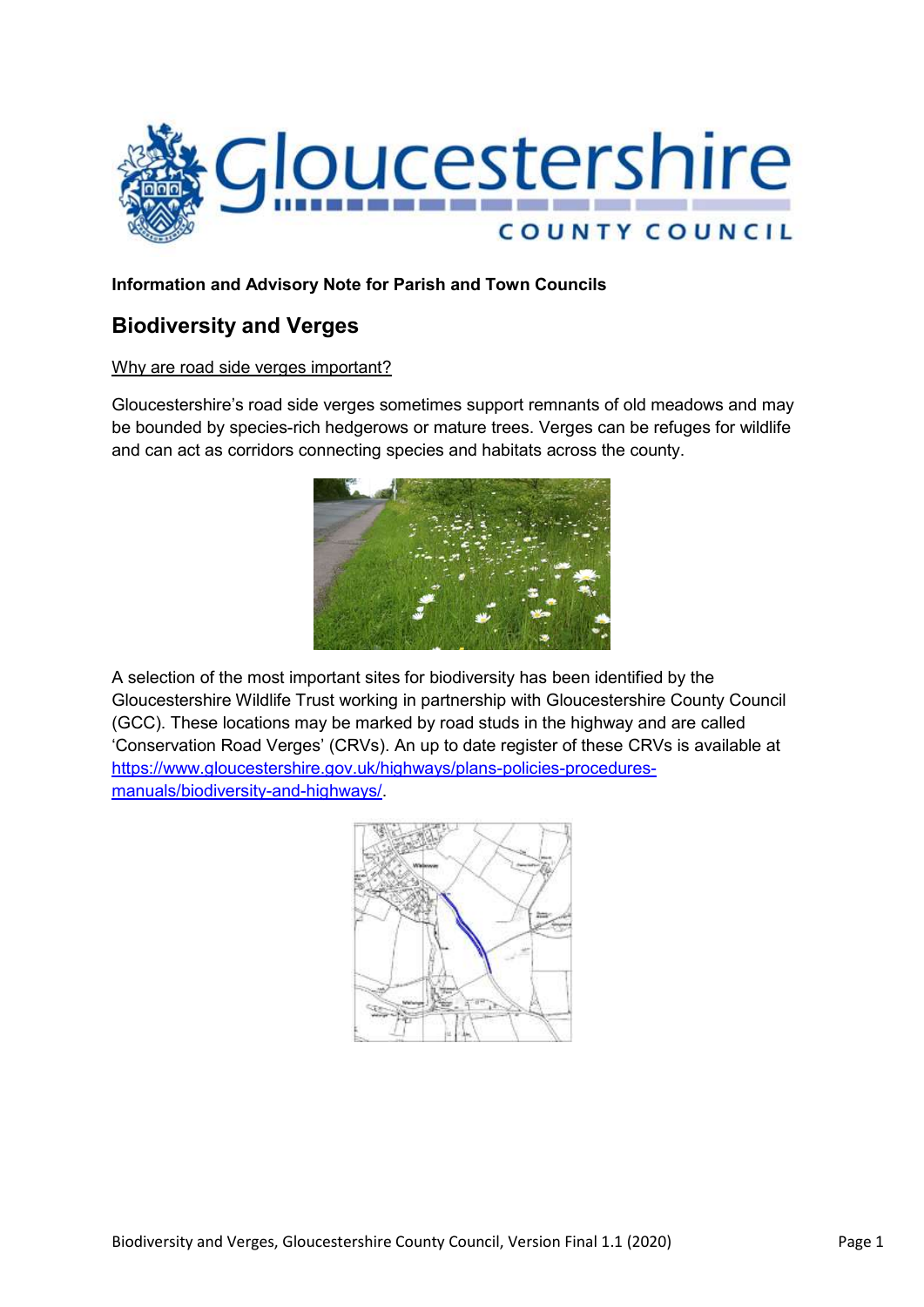## Safety

Maintaining the safety of road users and the fabric of the road are of paramount importance. Part of this involves cutting verge or overhanging vegetation so as to maintain visibility particularly at junctions and on bends. Cutting is also sometimes needed to create refuges for pedestrians, keep road signs visible or to maintain drainage (e.g. grips). However despite these activities there are often opportunities to conserve and enhance biodiversity as part of verge management.

#### Who manages road side verges?

Highways England maintains verges next to motorways and trunk roads (i.e. strategic routes such as the M5, M50, A419/A417). GCC looks after other verges that are not privately owned. The latter can be found next to some minor roads in rural areas. As a general rule, hedges, trees growing in the hedgerow, and the ditches in front of them, are owned by the adjoining landowner. They are seldom the County Council's responsibility.

Even if a verge is not owned by GCC the management of vegetation is still a matter of concern. GCC as highways authority has powers to make sure verges next to roads are managed in a way that they do not pose a safety issue for road users or a risk to a road's structure or its function.

Many parish councils undertake verge cutting within villages under delegated schemes offered by the highway authority. For parishes that wish to maintain verges instead of the highways authority then an agreement can often be arranged with GCC. This usually includes a calculated commuted sum equivalent to the amount GCC would normally spend on cutting grass verges in the parish. Further details of such agreements can be obtained from your Local Highways Manager.



#### How can road side verges be best managed for biodiversity?

GCC is now, through its highway authority role, seeking to improve the biodiversity value of verges. Hopefully parish and town councils, who also have a statutory duty to conserve biodiversity, might be able to assist GCC where they can. GCC has a helpful highways and biodiversity guidance document which can be found at

[https://www.gloucestershire.gov.uk/highways/plans-policies-procedures-](https://www.gloucestershire.gov.uk/highways/plans-policies-procedures-manuals/biodiversity-and-highways/)

[manuals/biodiversity-and-highways/](https://www.gloucestershire.gov.uk/highways/plans-policies-procedures-manuals/biodiversity-and-highways/). The guidance is of use to all councils as well as utility companies and developers whose actions may impact on verges. It sets out how to protect biodiversity associated with highways (not just verges) including what opportunities might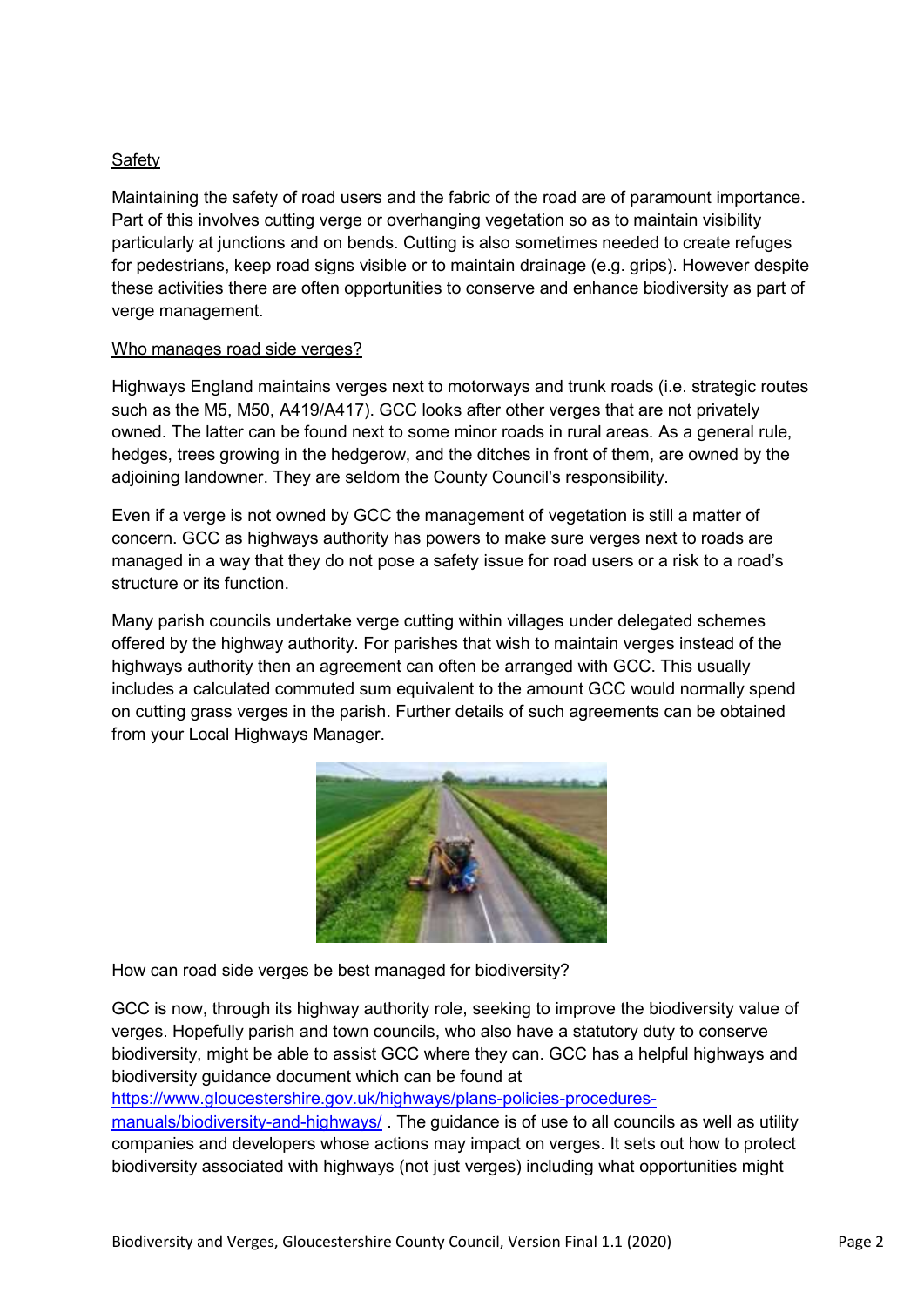exist to enhance wildlife. In respect of managing grass verges the guidance closely follows the approach advocated by the charity Plantlife nationally (technical guidance on their website).

The general methods to conserve and enhance biodiversity on verges are:

- *Annual mowing ideally in August / September or autumn /winter if conditions acceptable.*
- *NO cutting between April and July except for safety cuts or to control coarse grasses for a time so as to eventually restore species diversity.*
- *Collect cuttings if possible and place in a sacrificial area or take away for green recycling including use as compost or if arrangements exist a biofuel.*
- *Vary cutting height and frequency to create different zones or sections to benefit a larger range of species including invertebrates.*
- *Keep a record of management and let others know, e.g. between the Parish/Town Council and the Local Highways Manager, and using media such as Twitter, local newsletters and website pages.*



## **Trees**

Trees can have an amenity, landscape and biodiversity value depending on location, numbers, species and growth form. The County Council generally owns only those trees that have been planted or have established themselves within the highway limits, otherwise most trees belong to the adjacent landowner. This means tree management is not often carried out by GCC as highways authority. Trees will normally be retained if they are not causing a risk to the road structure or a potential hazard to road users. Unfortunately due to ash dieback some trees next to highways will have to be felled and the Local Nature Partnership has agreed a position statement covering this matter.

GCC's highways guidance provides information on how to maintain the biodiversity value of trees and adjoining hedges. Additionally a useful new guidance document on the management of highway trees is available from the Forestry Commission. This is focused on street trees and how they can be retained, protected and maintained next to roads within **settlements** 

If a tree is causing visibility or access problems on a highway, the landowner will be asked to undertake appropriate management. Where trees are causing a safety issue, e.g. diseased and already or will become unstable, and this cannot be dealt with in any other way, the County Council will take action. In an emergency situation (such as after a storm where trees and branches have fallen across main roads) the County Council will also normally act immediately.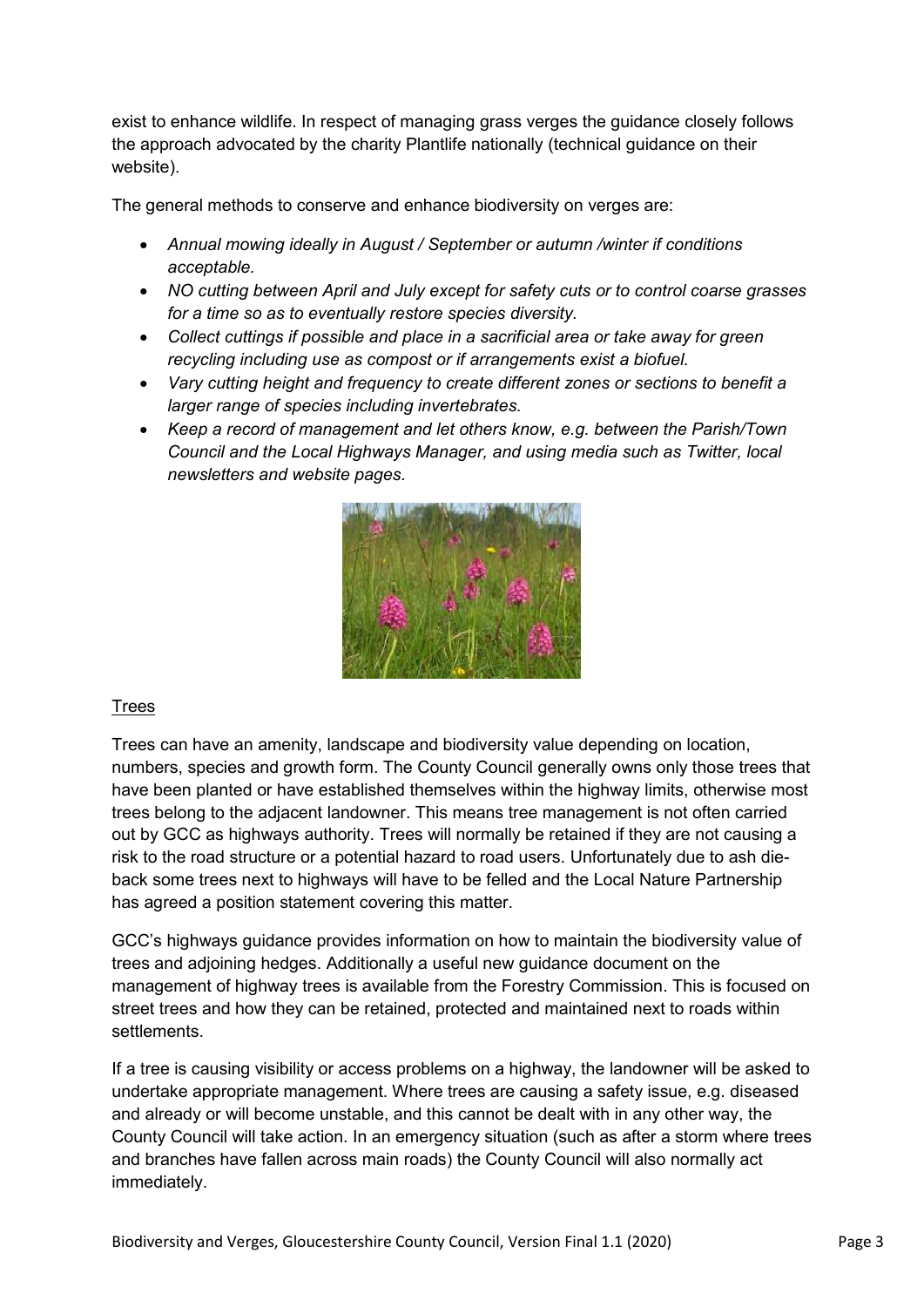

#### Injurious Weeds and Non-native Invasive Plants

Injurious weeds covered by the Weeds Act or non-native invasive plants listed under the Wildlife & Countryside Act may need controlling. If these plants occur on masse and are not likely to decline soon without intervention action will normally be taken. Species involved here include creeping thistle, spear thistle, broadleaved dock, curled dock, Japanese knotweed, giant hogweed and Himalayan balsam. Although a native plant common ragwort may sometimes need to be controlled too on verges. This is only when found in large abundance and there is a proven additional risk posed to grazing animals nearby.

#### Landscaping, Planting and use of Top Soil

After alterations to highway layouts some restorative landscaping may be required. Increasingly natural re-colonisation by native plants should be chosen as an option with suitable follow up weed control if necessary. The use of top soil should be limited to where it is really needed, e.g. as a medium for the planting of new trees. This is because most wildflowers will thrive best on nutrient poor substrates. Sometimes a helping hand is justified but only if seeds of native species are used that derive from a suitable and regional origin. Alternatively the strewing of local green hay could be employed in late summer.

#### Cultivation Licences

Members of the public are encouraged to take on the general maintenance of the verge area outside their property. This could include grass cutting, planting some low growing plants, or creating flower beds. However, there may be certain restrictions that may need to be adhered to, e.g. the depth of excavation, the height and type of certain shrubs, the non construction of structural features or hard landscaping, no enclosing of the area with fencing, walls or shrubs etc.

Applications for cultivation licences are dealt with by the relevant Highway officer and must be made in writing. If approved, a licence agreement will be drawn up which will set out any conditions that need to be adhered to.

Parish Councils can also request to maintain areas of highway land within their Parish. Again a request will need to be made in writing with a plan indicating the area concerned.

#### Drainage

The below diagram shows the general drainage pattern and responsibilities present on or next to a typical road. Some roadside ditches may have biodiversity value and so are best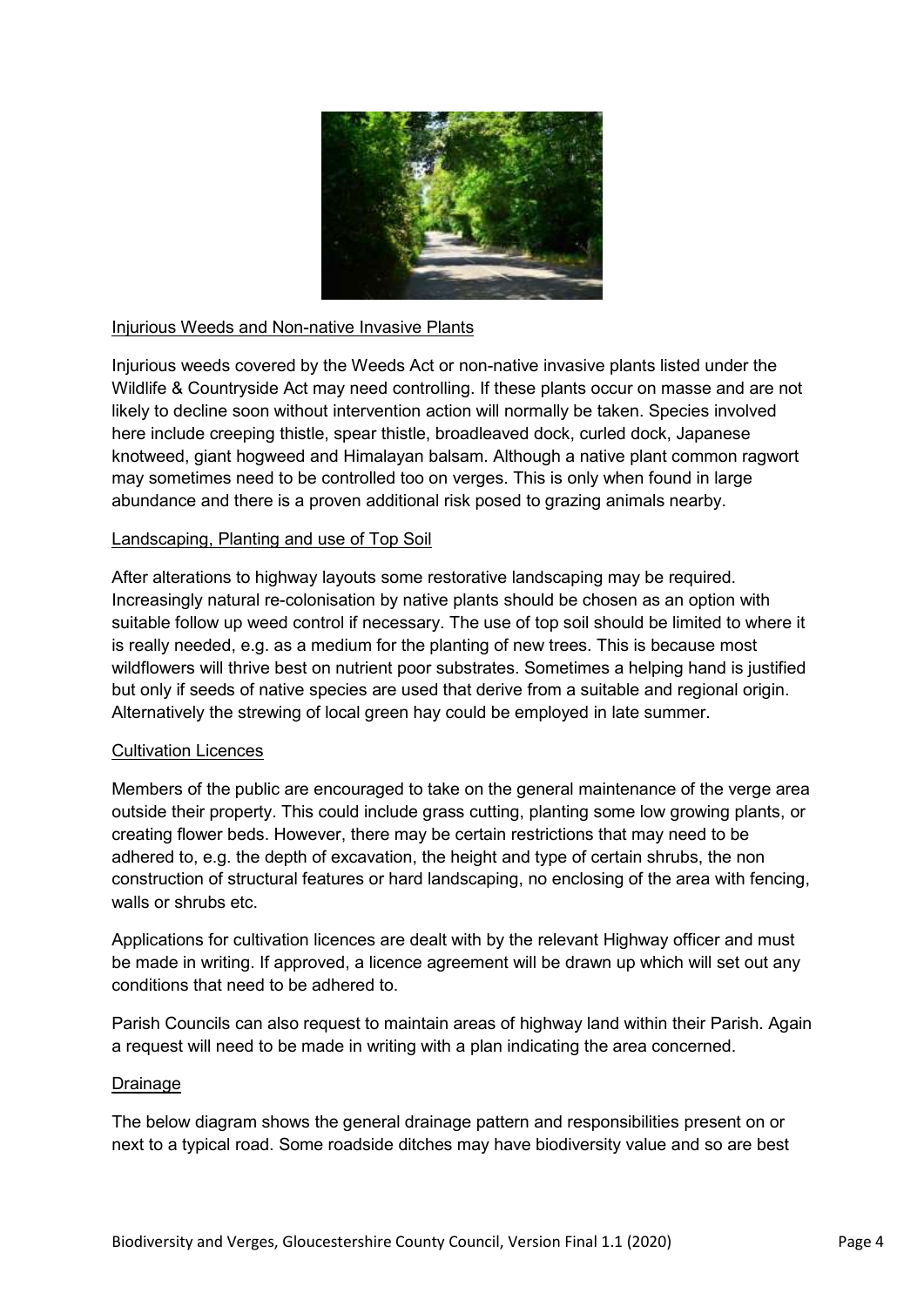cleared, if required in autumn or winter and some material is left on banks to allow small animals to re-enter the water.



#### Litter

District Councils normally have responsibility for collecting litter from verges where it is a problem but parishes and town councils can assist with this.

#### Planning Applications

As part of their comments to Local Planning Authorities, parish and town councils can consider any potential effects of new developments on road side verges they consider to be important. Effects can not just be negative (loss) because as part of new development there may be opportunities to better manage existing or newly created verges, embankments and cuttings.

#### Useful References

- Buglife (2019) 'Road verges and their potential for pollinators' see Table 1 at [https://cdn.buglife.org.uk/2019/10/Roberts-Phillips-Managing-road-verges-for-pollinators](https://cdn.buglife.org.uk/2019/10/Roberts-Phillips-Managing-road-verges-for-pollinators-report-040119.pdf)[report-040119.pdf](https://cdn.buglife.org.uk/2019/10/Roberts-Phillips-Managing-road-verges-for-pollinators-report-040119.pdf)
- Cotswold Conservation Board (2009) 'Managing roadside verges a brief guide for Parish Councils' at [https://www.cotswoldsaonb.org.uk/wp-content/uploads/2017/08/Verges-](https://www.cotswoldsaonb.org.uk/wp-content/uploads/2017/08/Verges-Guidance-for-Parish-Councils-Dec09.pdf)[Guidance-for-Parish-Councils-Dec09.pdf](https://www.cotswoldsaonb.org.uk/wp-content/uploads/2017/08/Verges-Guidance-for-Parish-Councils-Dec09.pdf)
- Forestry Commission (2019) 'Highway Tree Management' Operations Note ON051 at <https://www.gov.uk/government/publications/highway-tree-management-operations-note-51>
- Gloucestershire County Council (Current) 'Highways & Roads webpages' at <https://www.gloucestershire.gov.uk/highways/roads/> but particularly <https://www.gloucestershire.gov.uk/highways/roads/road-maintenance/>
- Gloucestershire County Council (2019 onwards) 'Gloucestershire Highways Biodiversity Guidance' at [https://www.gloucestershire.gov.uk/highways/plans-policies-procedures](https://www.gloucestershire.gov.uk/highways/plans-policies-procedures-manuals/biodiversity-and-highways/)[manuals/biodiversity-and-highways/](https://www.gloucestershire.gov.uk/highways/plans-policies-procedures-manuals/biodiversity-and-highways/)
- Gloucestershire County Council (2018 onwards) 'Conservation Road Verge Register' at [https://www.gloucestershire.gov.uk/highways/plans-policies-procedures-manuals/biodiversity](https://www.gloucestershire.gov.uk/highways/plans-policies-procedures-manuals/biodiversity-and-highways/)[and-highways/](https://www.gloucestershire.gov.uk/highways/plans-policies-procedures-manuals/biodiversity-and-highways/)